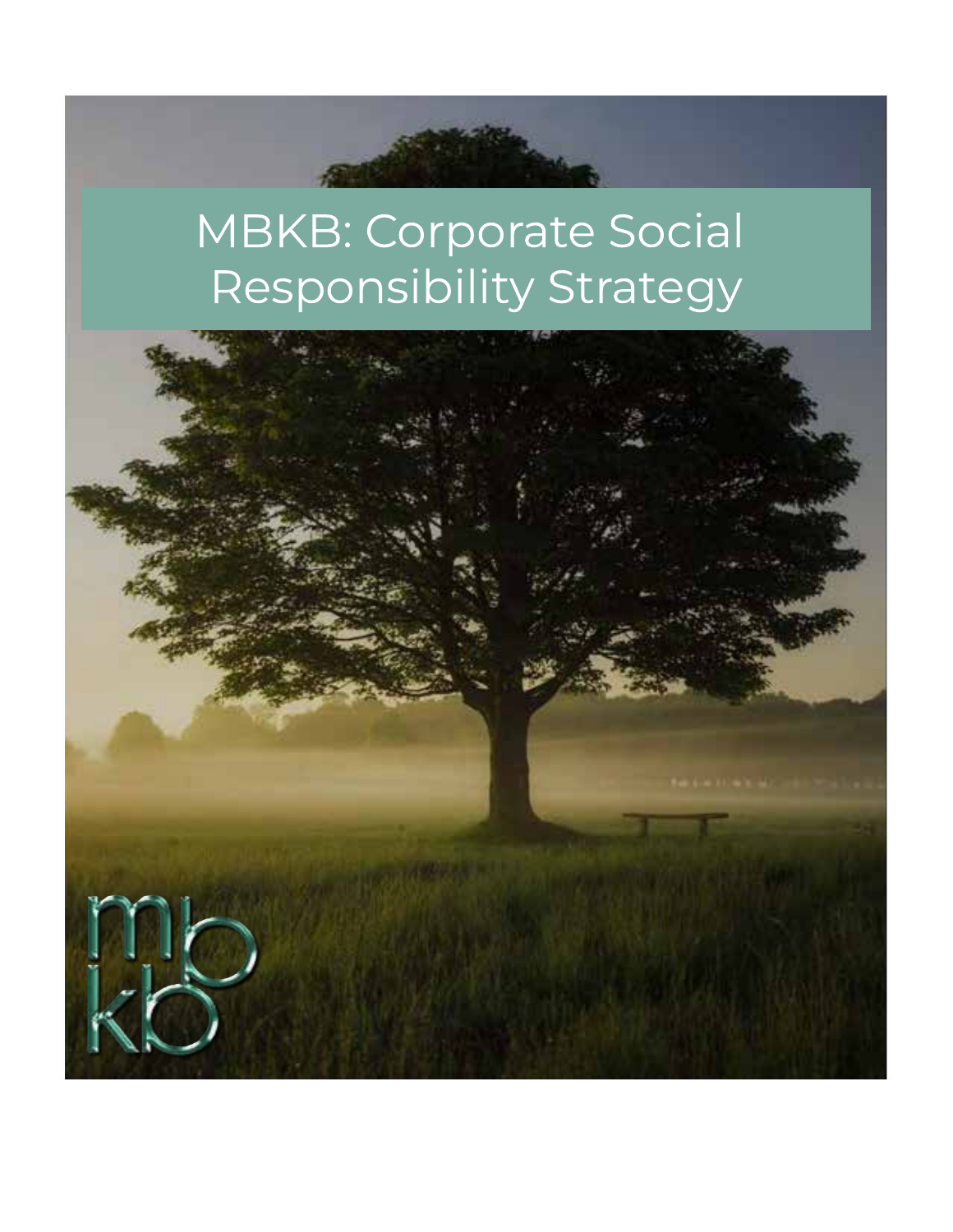## Table Of Contents

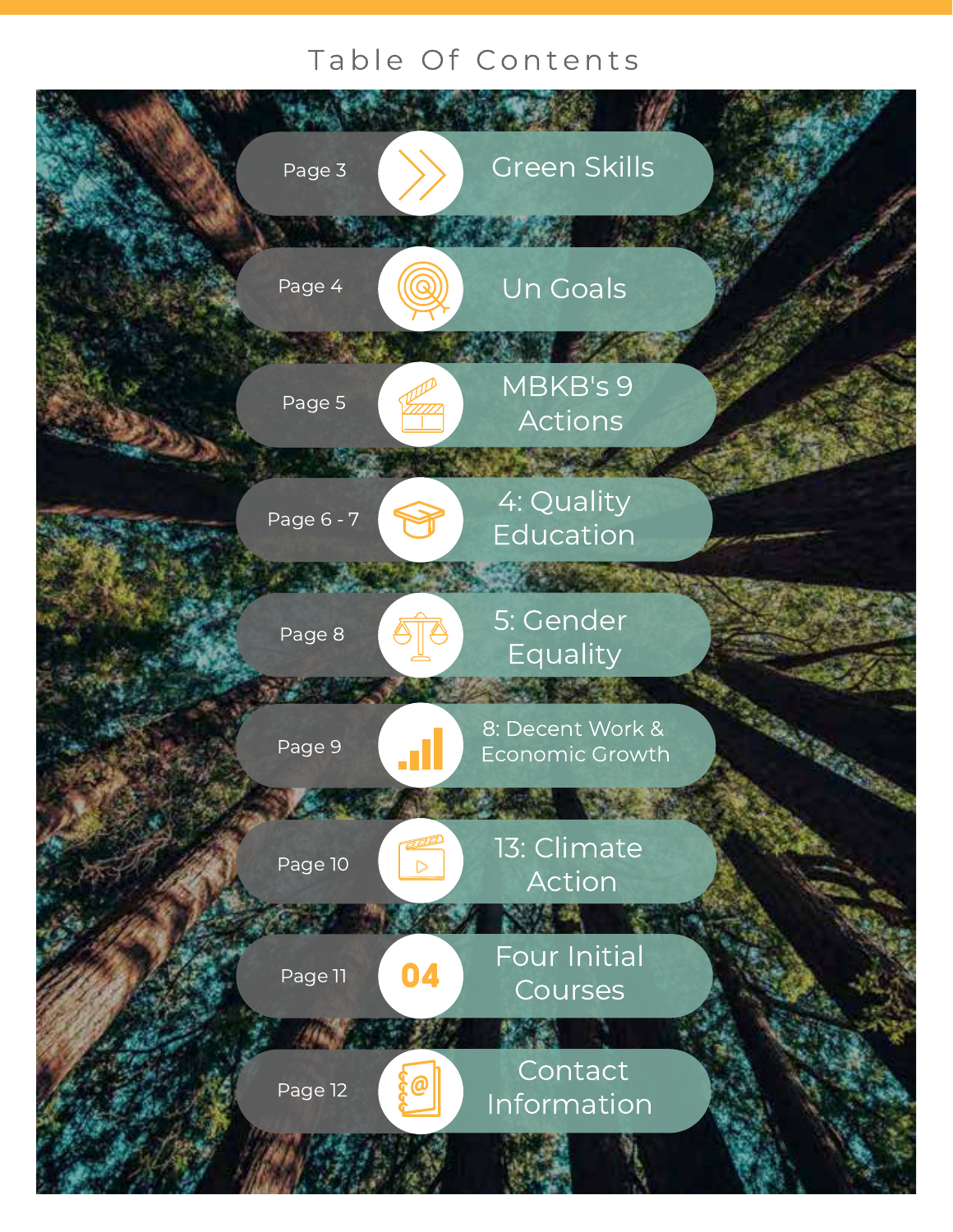## Green Skills

Simply put, green skills are the knowledge, abilities, values and attitudes needed to live in, develop and support a sustainable and resource-efficient society – UN.IDO,2022

Green Skills are increasingly becoming more and more important as behavioursand ideals change within our society and work environments.

## So let us do the work for you.

Challenge and upskill your team to understanding Sustainability and their role in contributing to your own internal CRS agenda and goals.

Our apprenticeships have Green Skills embedded to benefit the Apprentices learning whilst future proofing your business with new skills and knowledge.

But why stop there? Let's sustainably 'power' your business, together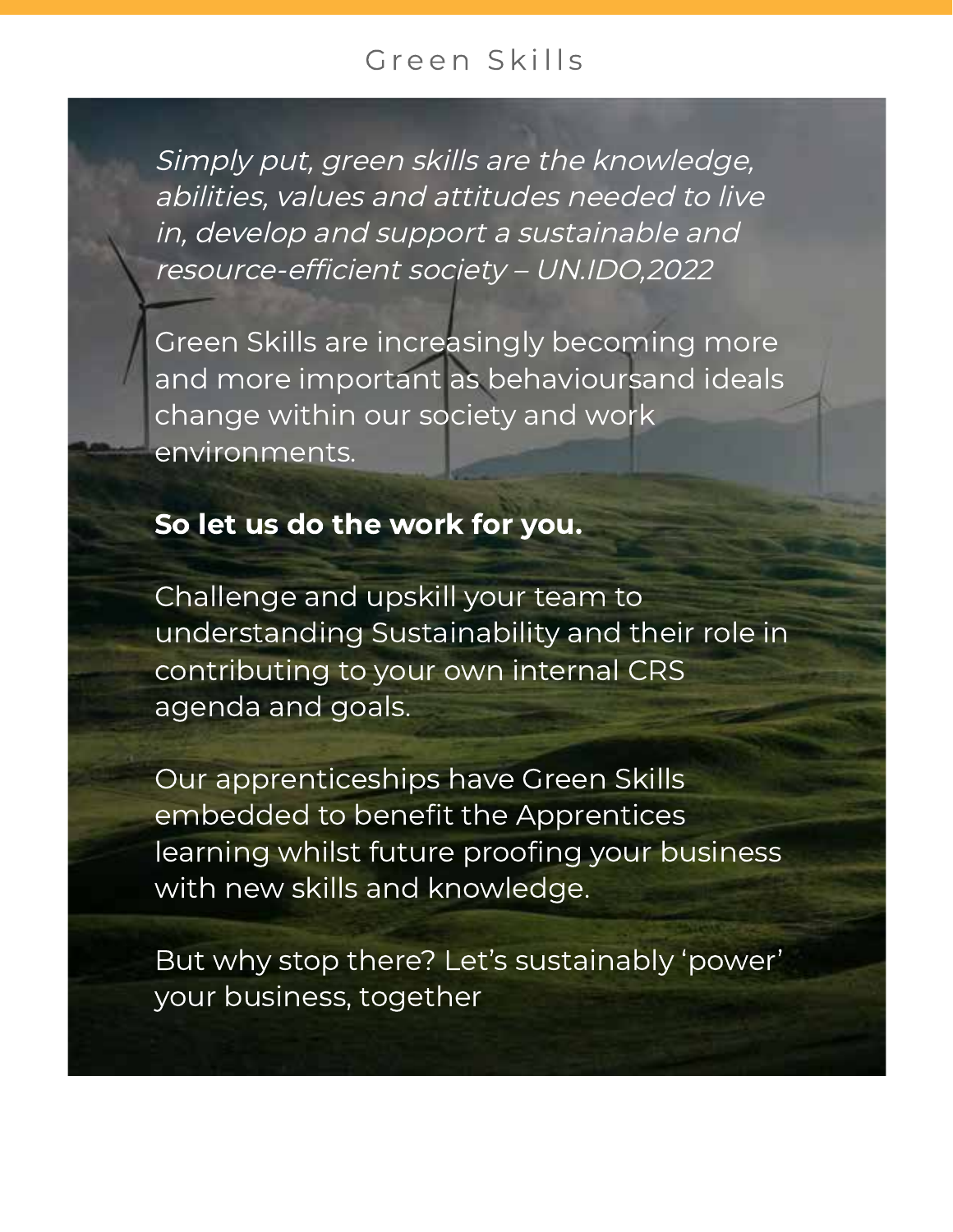#### Un Goals

MBKB is proud to support the Global Initiative. Whilst we may not be able to affect these goals on a global scale, businesses like ours are key in driving the future of behaviour that will significantly contribute to global awareness and sustainable development.

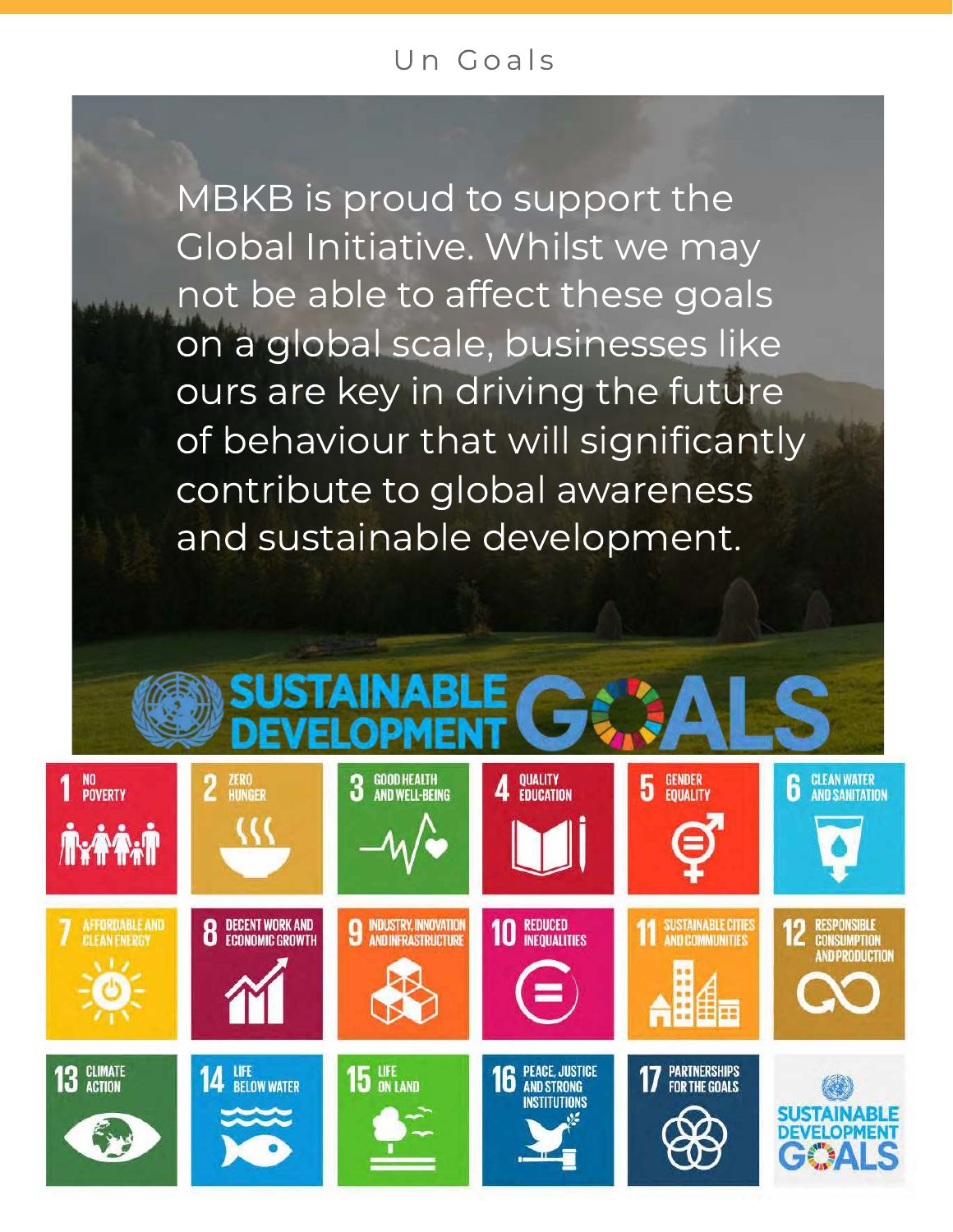# MBKB's 9 actions directly linked to UN goals

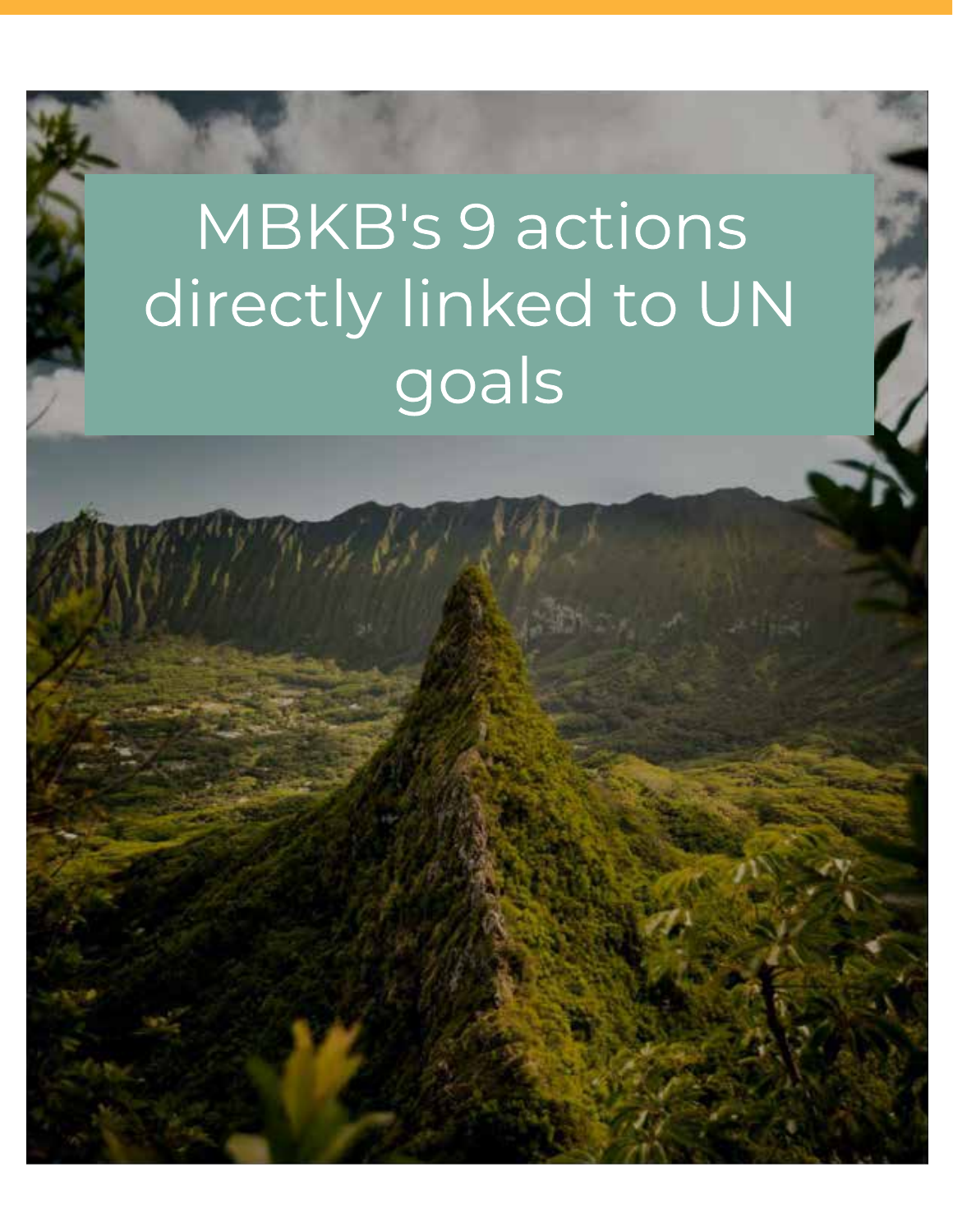## 4 Quality Education



4.2 - By 2030, ensure that all girls and boys have access to quality early childhood development, care and pre-primary education so that they are ready for primary education.

Delivering tailored Early Years apprenticeships with additional training on speech and language, engaging boys in mathematics, reading skills and 'how to support youngsters and families to recognise the impact of COVID on their development

#### 4.4

By 2030, substantially increase the number of youth and adults who have relevant skills, including technical and vocational skills, for employment, decent jobs and entrepreneurship.

Structured Flexibility to allow flex and challenge, entrepreneurial skills to be embedded within apprenticeships, pre apprenticeship sessions. Subject matter expert tutors offering further education and networking opportunities above and beyond the 'Apprenticeship' to stretch and challenge our learners with tailored modules and guest speaker sessions.

#### 4.5

By 2030, eliminate gender disparities in education and ensure equal access to all levels of education and vocational training for the vulnerable, including persons with disabilities, indigenous peoples and children in vulnerable situations

Delivering best in class apprenticeships to people from all walks of life building inclusivity targets and new pathways as outlined in our Quality Improvement Plan.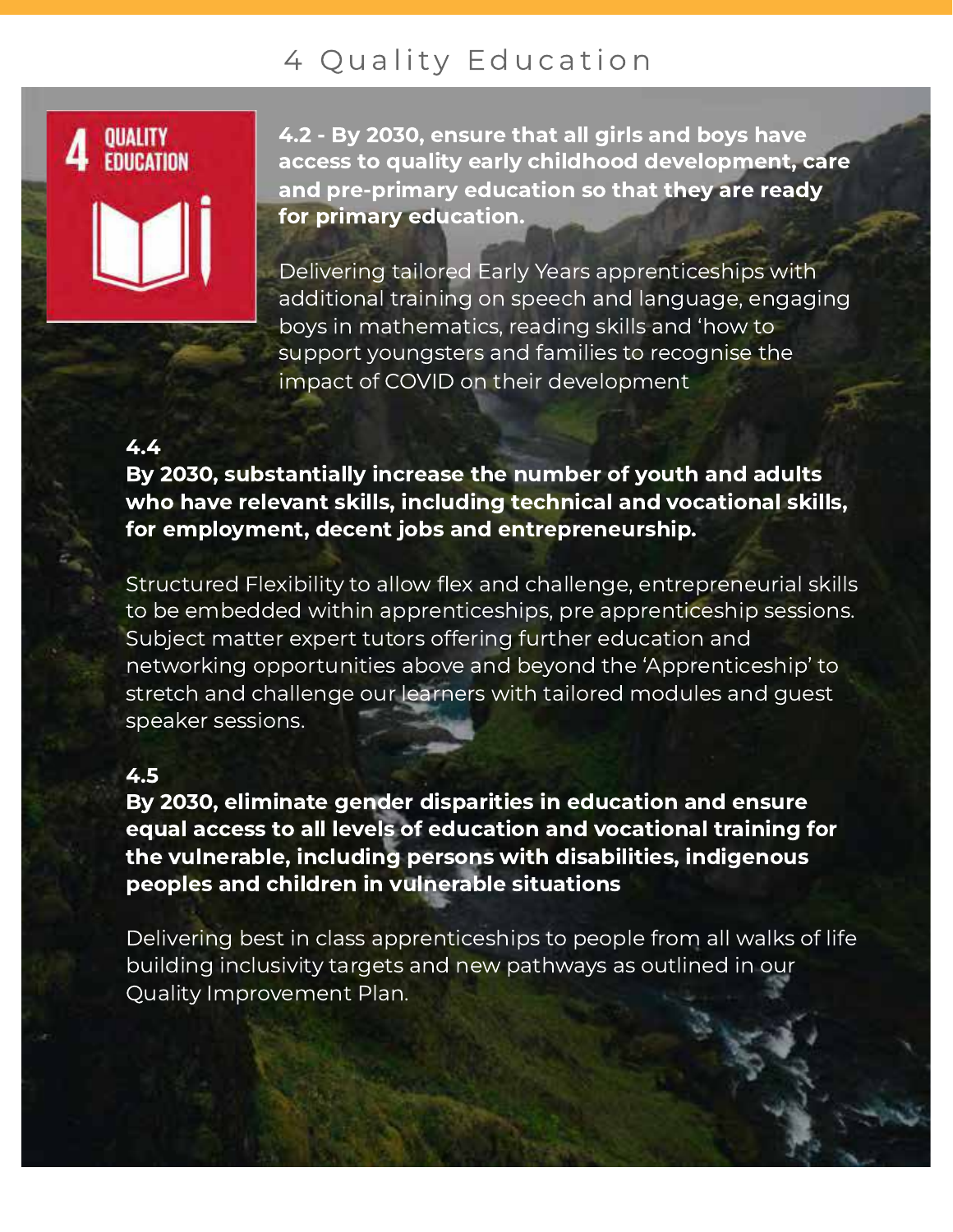## 4: Quality Education Continued

#### 4.6

OUALITY FNIICATINN

By 2030, ensure that all youth and a substantial proportion of adults, both men and women, achieve literacy and numeracy.

Functional skills are offered as part of apprenticeship to upskill to appropriate level, stand alone subject specific development modules available to enhance both literacy and numeracy and fully tailor support.

#### 4.7

By 2030, ensure that all learners acquire the knowledge and skills needed to promote sustainable development, including, among others, through education for sustainable development and sustainable lifestyles, human rights, gender equality, promotion of a culture of peace and non-violence, global citizenship and appreciation of cultural diversity and of culture's contribution to sustainable development.

Embed Green skill modules into all apprenticeships along with access to our CRS network, Guest Speakers and focus group. Additional development modules covering equality and diversity also available.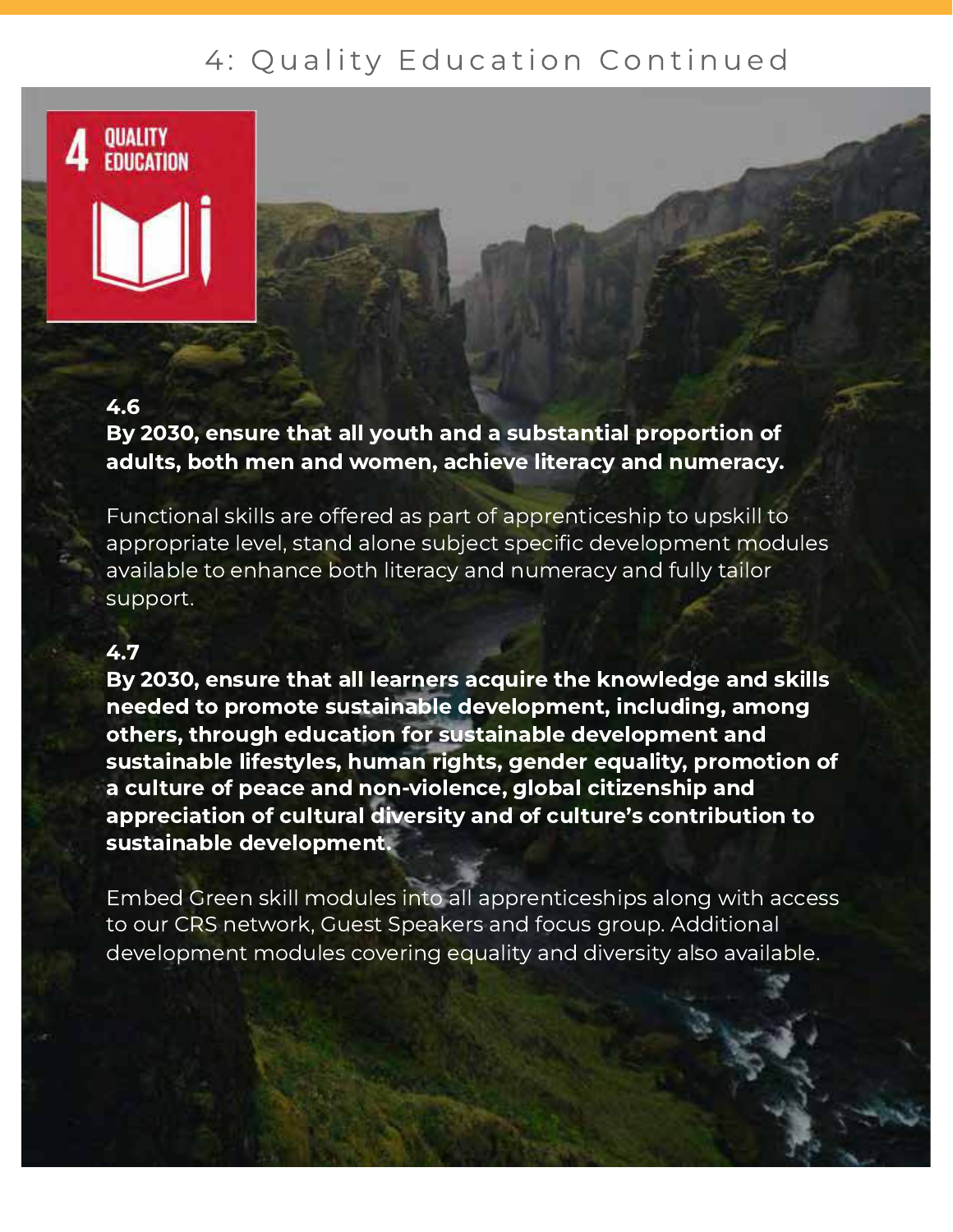## 5: Gender Equality

## 5.5

Ensure women's full and effective participation and equal opportunities for leadership at all levels of decision-making in political, economic and public life.

Use inspiring Female leaders as role models within leadership modules, establish mentor group and good practice sharing opportunities to apprentices to aid their transition into leadership roles.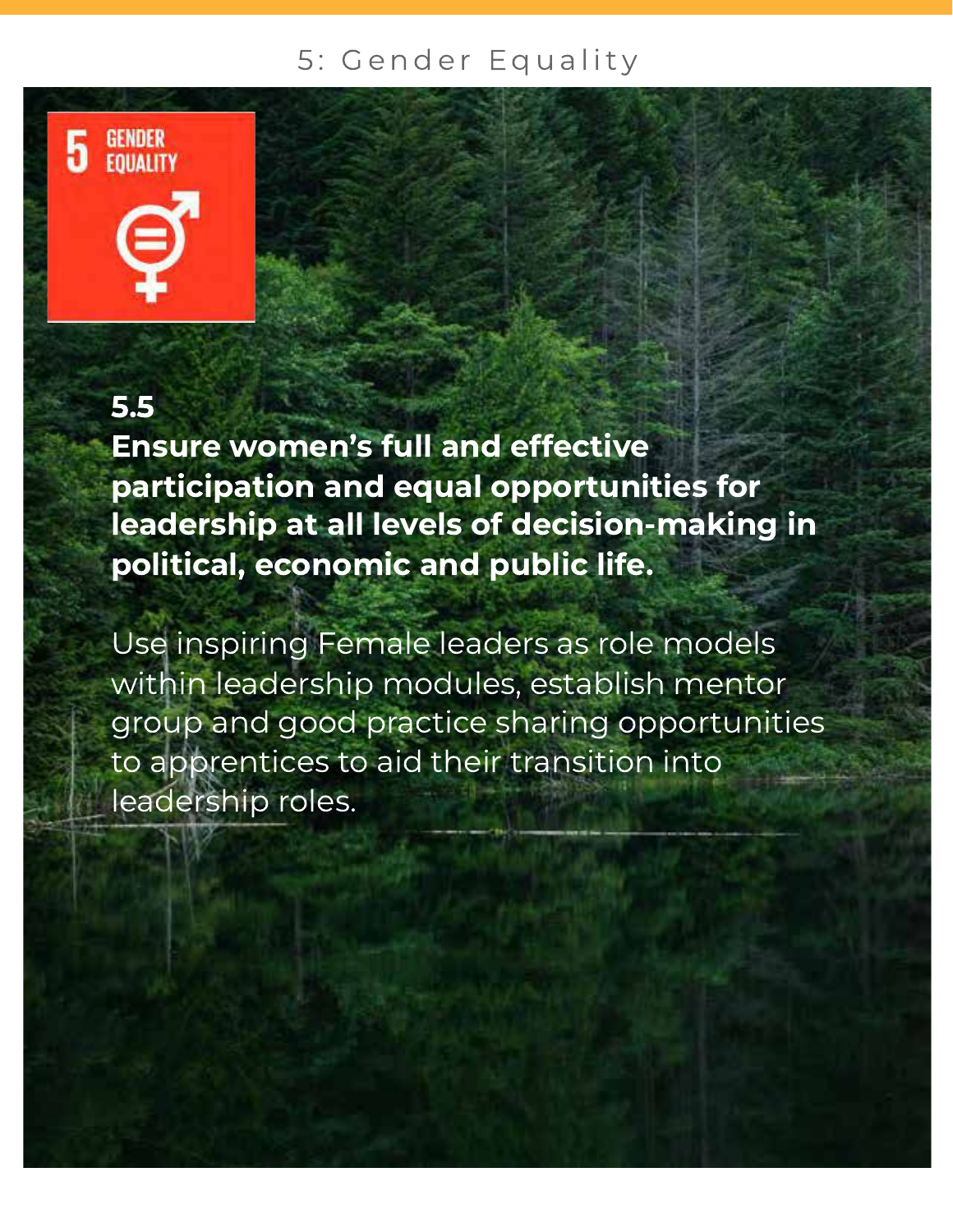## 8: Decent Work And Economic Growth





#### 8.3

Promote development-oriented policies that support productive activities, decent job creation, entrepreneurship, creativity and innovation, and encourage the formalization and growth of micro-, small- and medium-sized enterprises, including through access to financial services.

Create Enterprise and Entrepreneur modules, networking and mentor programmes to support the creation of new businesses and assist in the growth during early stages.

#### 8.5

By 2030, achieve full and productive employment and decent work for all women and men, including for young people and persons with disabilities, and equal pay for work of equal value.

Support employers to develop a fully inclusive protocol, address employee engagement, training on culture creation. Suport for HR and Payroll teams on Gender reporting, legislation and how to implement reasonable adjustments.

#### 8.6

#### By 2020, substantially reduce the proportion of youth not in employment, education or training.

Build partnerships with AEB and Traineeship providers to enhance their offering by providing introductory career modules to enable greater transition into apprenticeships. Create Tiktok channel to form engaging videos demonstrating career options and bite size steps to build your career.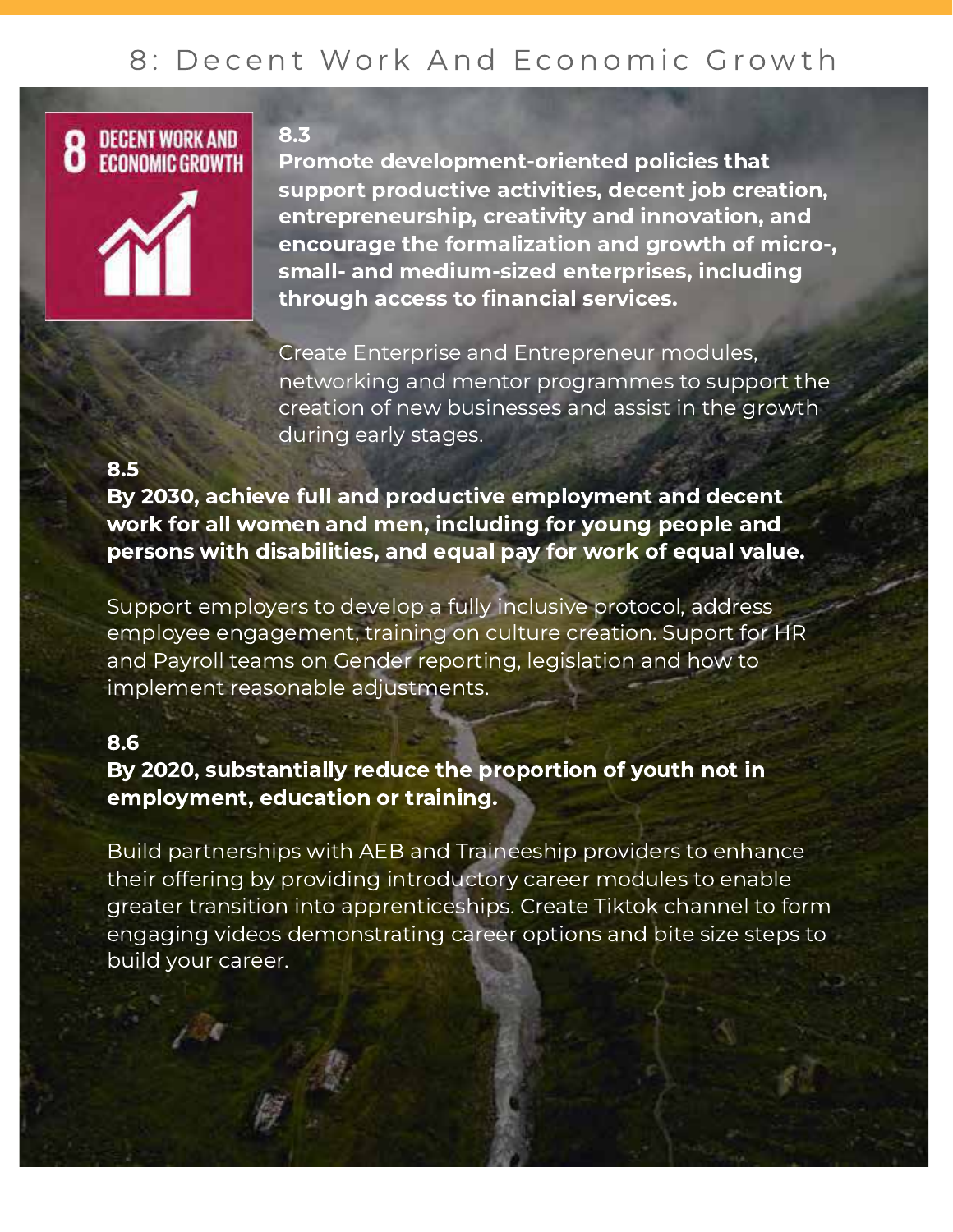#### 13: Climate Action



13.3 - Take urgent action to combat climate change and its impacts.

Improve education, awareness-raising and human and institutional capacity on climate change mitigation, adaptation, impact reduction and early warning.

We hold bi-monthly Webinars on a variety of topics that introduce you to Green skills/CRS initiatives and how they fit in as part of our working daily life. By attending our free courses you are supporting MBKB, Local Councils, Government and UN Goals. This will make a huge difference to our society and upskilling your teams with knowledge will help them to navigate a CRS conscious world. We are also embedding CRS / Green skills into all apprenticeship curriculums.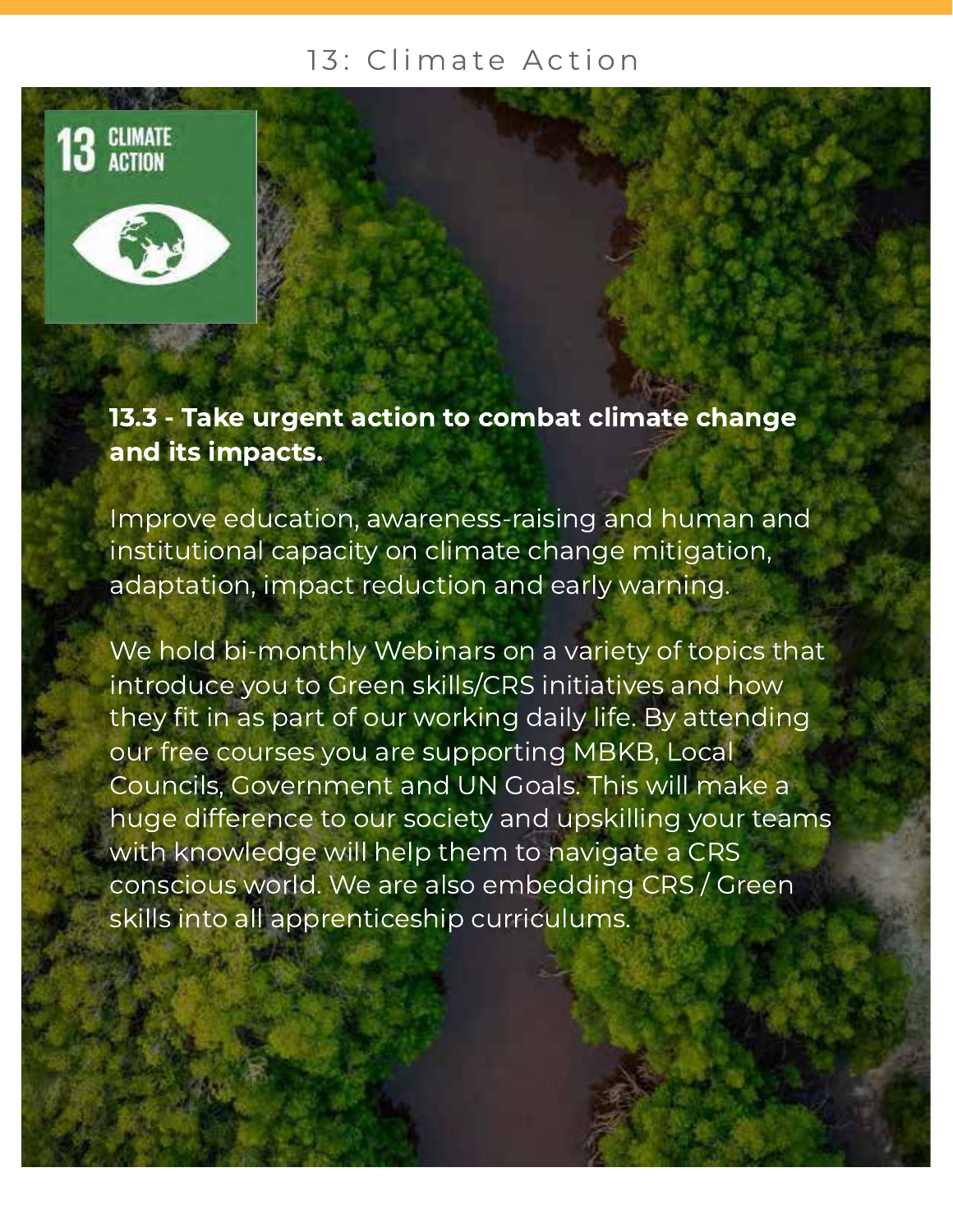#### Four Initial Courses To Support Your Crs Journey

#### Change Management

How to navigate change in a CRS conscious world with out 'greenwashing'. Upskilling with tools to enable you to plan and direct positive change within your working environments.

#### Influence and Persuasion

Motivating and developing people to work together to meeting CRS requirements. How to positively champion the CRS agenda and embed Green Skills.

#### Embedding the CRS Ethos

Understanding how people learn and how then to communicate CRS techniques. Making green skills a part of everyday life.

#### Business Ethics and Sustainability

Learn about Horizon scanning and how to keep up to date with the CRS landscape. Understand how responsible corporate approaches bring mutually compatible organisation and societal benefits.